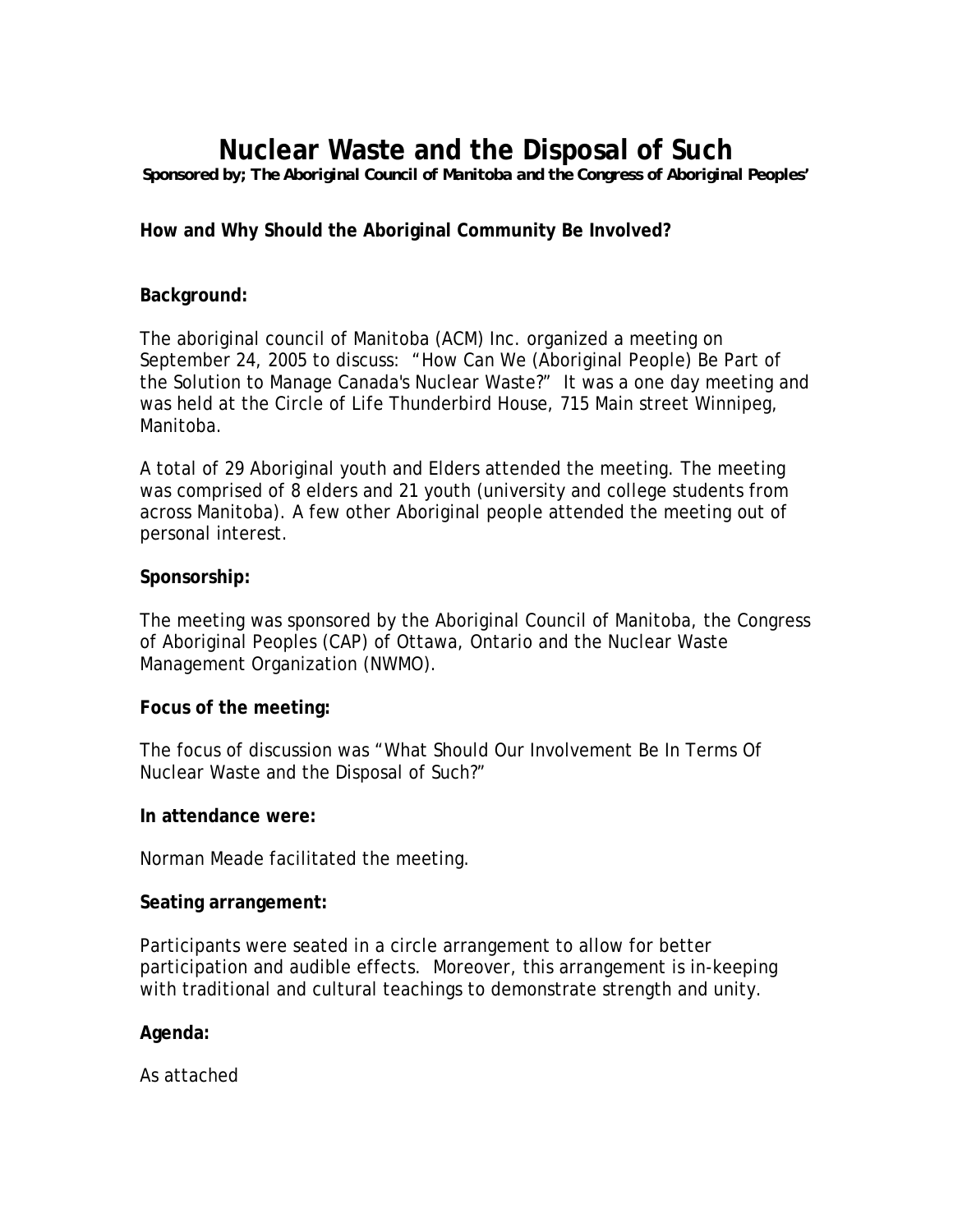**Opening:** 

Elder Lawrence Houle opened the meeting with a traditional prayer. Following the opening prayer each person was provided with the opportunity of introducing themselves and why they were in attendance at the meeting.

Dr. Gordon Edwards, the president of the Canadian coalition for nuclear responsibility, of Montréal attended the meeting as the guest speaker. He made a presentation regarding the history of nuclear power and waste management. He used pictures to highlight some of the historical harmful effects that the extracting of uranium (mining methods) had on people and the environment. He noted that the extracting of uranium was for the sole purpose of producing nuclear weapons and reactors. He further noted that much of the uranium was for export to the United States. He further spoke on the potentially harmful effects of storing and transporting the waste. He noted the following three (3) options that are being considered for storage of the waste.

1) Deep geological disposal in the Canadian Shield;

2) Storage at current nuclear reactor sites (in above ground containers);

3) Centralized storage, either below or above ground. People had the opportunity to ask questions during the presentation.

Following the presentation people rejoined the circle to discuss the topic of nuclear waste and how the Aboriginal community should be involved.

The facilitator invited people to speak on or present their views in written form on "How We, as an Aboriginal Community, should be involved in the discussion of nuclear waste?"

**Legislative authority for Aboriginal people involvement:** 

Under **The Nuclear Fuel Waste Act (NFWA)** of Canada section 12 (7) of the act references that the waste management organization shall consult the general public, **and in particular Aboriginal peoples**, on each of the proposed approaches. The study must include a summary of the comments received by the waste management organization as a result of those consultations. (Draft study report Choosing A Way Forward page 179)

**Note:** The Nuclear Waste Management Organization (NWMO) is a non-profit corporation that was created to fulfill the mandate as required under the **act**.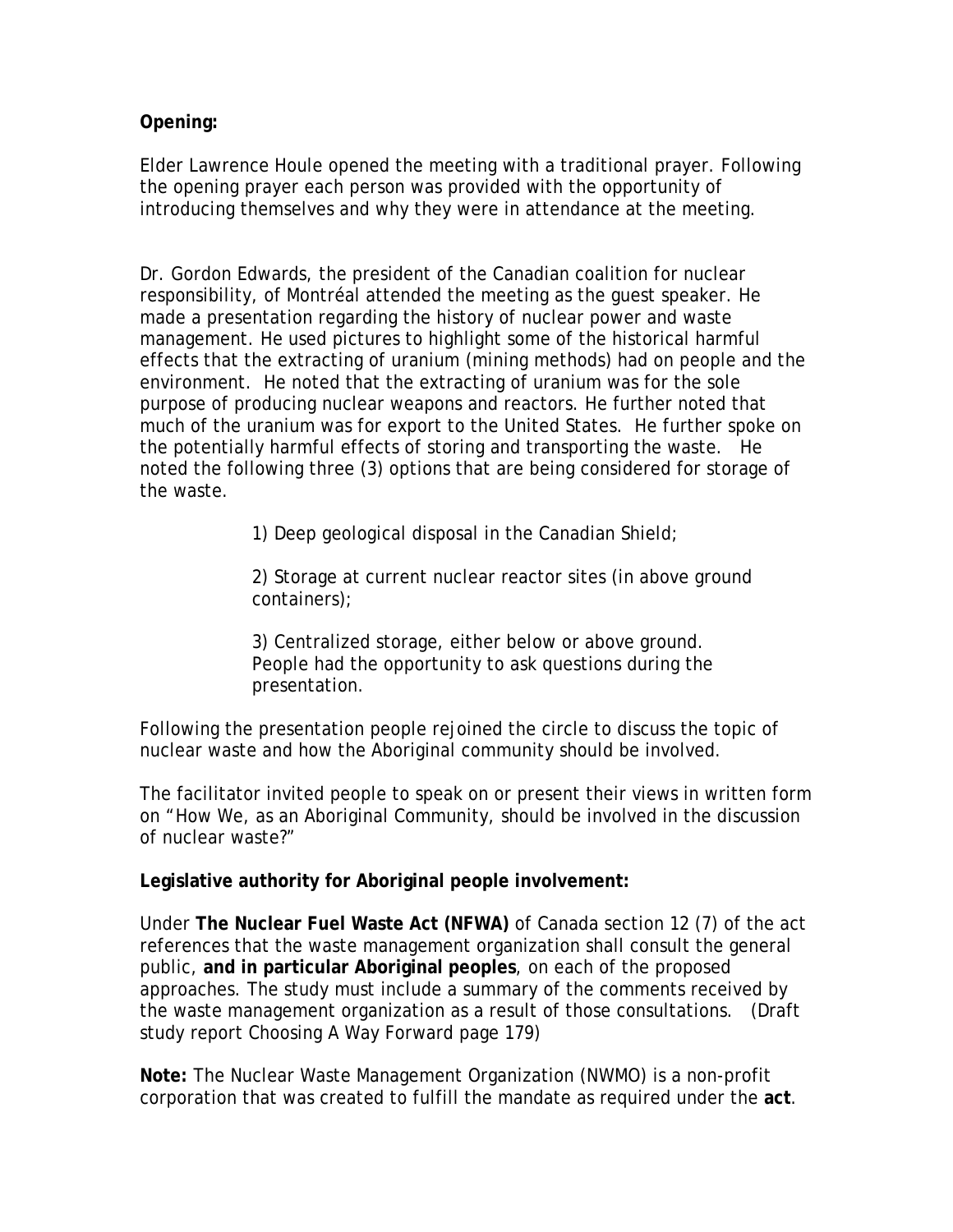Moreover, it should be noted that **NWMO** is governed by a board of directors. It is under the governance of the board that the **NWMO** carries out the managerial, financial and operational activities to implement the long-term management of nuclear waste.

More specifically, the board appoints a president who is responsible for the organization's planning, program design, direction and day-to-day operations. The board also appoints a **CEO** who is accountable for the operation of the corporation.

It should also be noted that the board believes it should expand the board membership to include independent directors so as to help address the expressed public concern… and to reflect evolving good governance practices. Currently, the board is comprised largely of industry-based members (ref. Draft study report choosing a way forward page 180). **See recommendation # 8 below.** 

# **The recommendations that came out of the meeting are as follows:**

- Our long-term goal is to be able to phase out the use of nuclear energy, hence nuclear waste, since there is no clear solution as to what to do with the waste.
- We do not agree with storage of nuclear waste in underground storage facilities because of the potential pollution of the land and underground water streams. Note: it was suggested that this recommendation be brought to the attention of our national Aboriginal leaders/organizations.
- As consumers of energy, especially of electrical power, it is of utmost importance that we take personal responsibility to not over use electrical power. It was further suggested that as Aboriginal people we use more traditional methods to help conserve energy.
- There must be a continuous education process in place regarding nuclear power and the disposal of the waste for the Aboriginal community. It was recommended that the subject be part of the high school curriculum; such that, Aboriginal students become prepared to meet the challenges of courses on the subject offered by colleges and universities.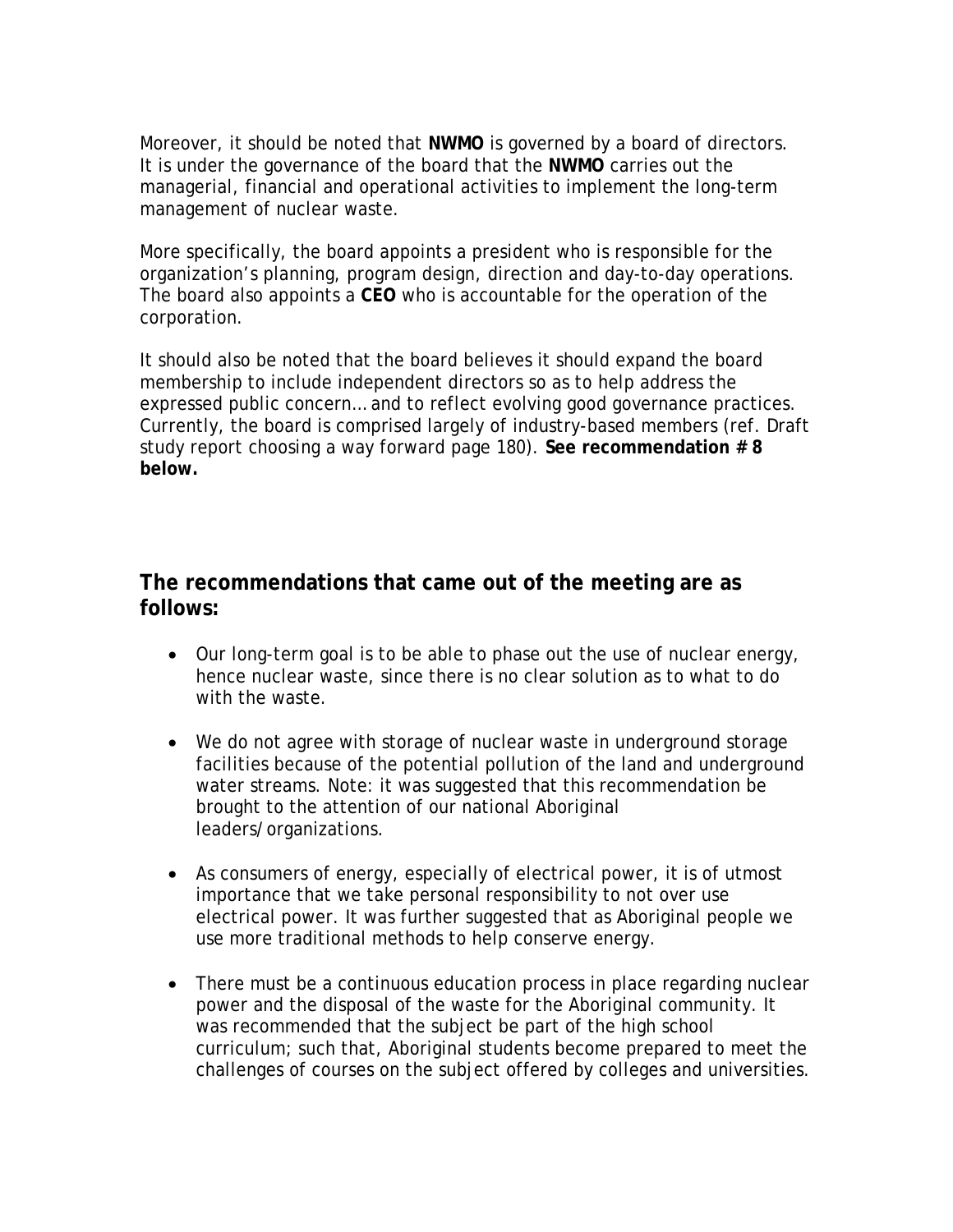- That the Aboriginal community (grassroots level) be given the opportunity of working together through town hall and community meetings on this important topic. Such gatherings should include elders and youth (students).
- That a process be established to allow Aboriginal elders to educate others, Aboriginal and non-aboriginal alike, on traditional customs, values and teachings regarding the preservation of mother earth.
- That governments and private industry explore alternate means of producing fuels and energy sources, such as wind, solar, and other renewable resources.
- That the Aboriginal community be represented at the board of director level by an Aboriginal person. However, it was recommended that the nuclear waste industry do not put Aboriginal representatives in the position to undermine their participation in the community. Those persons be cautioned when becoming involved in talks about nuclear waste and the disposal of such e.g. be cautious not to "sell out".
- That the Aboriginal communities use the Aboriginal media, such as the Aboriginal Peoples Television Network (APTN), Native Communications Incorporated (NCI) radio station, and various Aboriginal newspapers in Manitoba whenever possible to inform the general public of their position on this matter e.g. nuclear waste. It was felt that the Aboriginal media represents our views more fairly and accurately then the nonaboriginal media.
- That the Aboriginal community (grassroots level) be encouraged to make written submissions to the federal government and NWMO regarding the production of nuclear power and waste.
- That the Aboriginal community, in partnership with the NWMO and other concerned groups, explore other and all avenues of getting young Aboriginal people more involved in discussions regarding the effects of nuclear power and waste.
- That Aboriginal parents be encouraged and assisted to educate their children and grandchildren regarding nuclear power and waste by using printed material and other educational resources in the home.
- That Aboriginal people be encouraged to explore and use other forms of alternate fuels, such as wood and other renewable resources, since gas and oil resources are being depleted.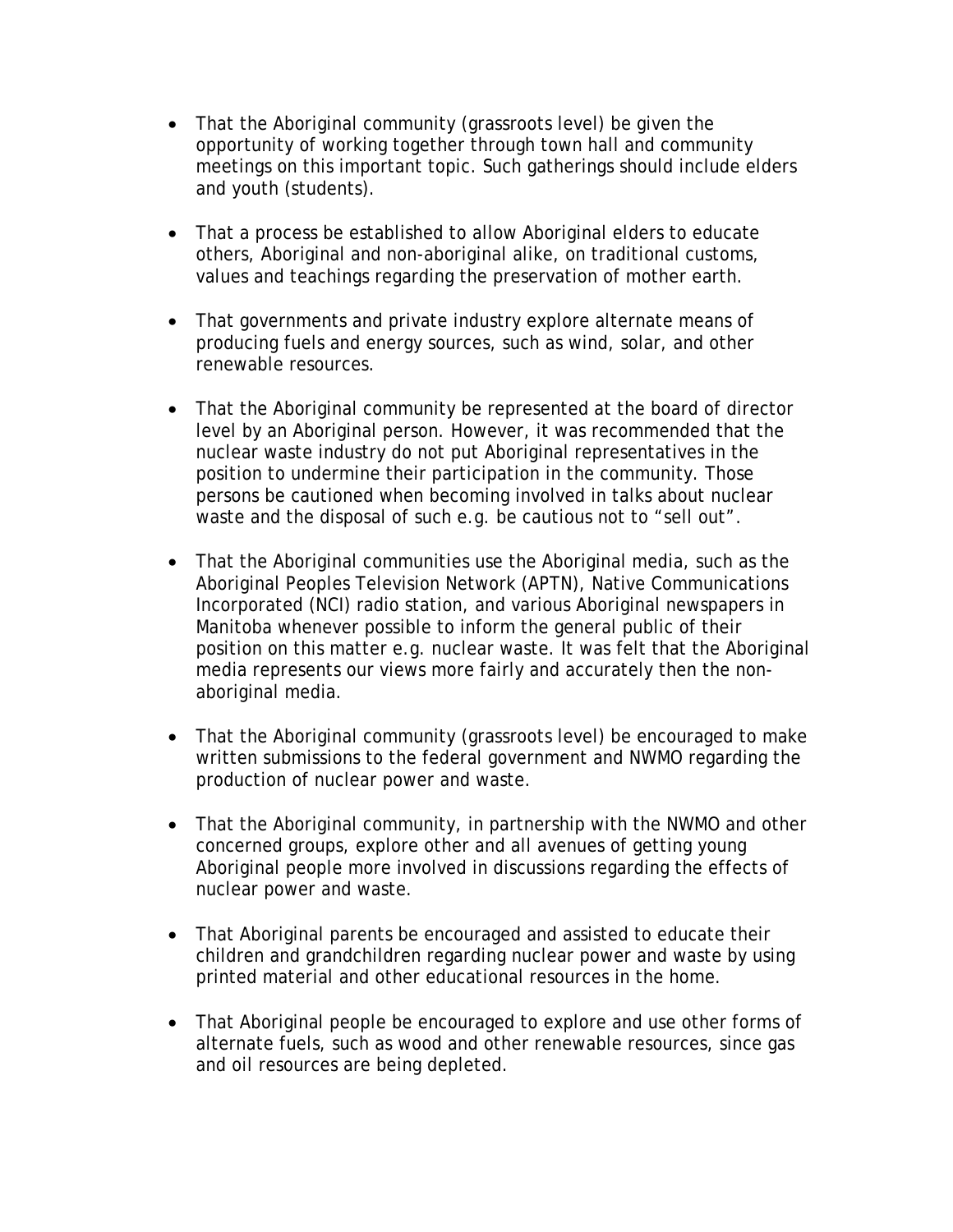- That Aboriginal students be encouraged to enter into the fields of science and technology study so they can help make the world a better and safer place to live for the long term.
- That as Aboriginal communities/nations we take whatever action may be necessary to prevent capitalism from destroying mother earth.
- That we stop the extraction of uranium from mother earth for purposes of nuclear power.